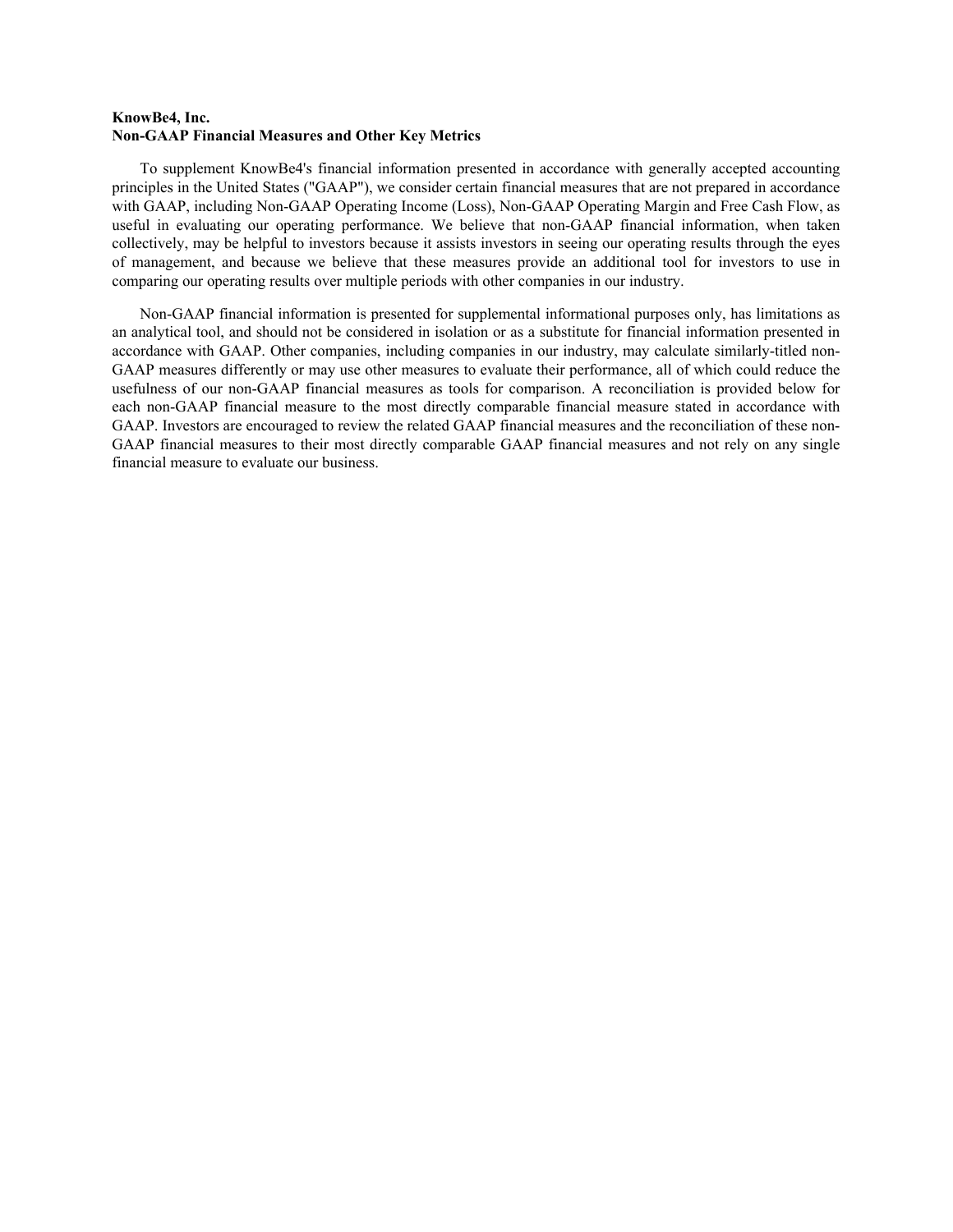# **KnowBe4, Inc. GAAP Consolidated Statement of Operations - Quarterly (in thousands)**

|                                                         | <b>June 30,</b><br>2020 | September<br><b>December</b><br>30, 2020<br>31, 2020 |              | March 31,<br>2021 | <b>June 30,</b><br>2021 | September<br>30, 2021 | <b>December</b><br>31, 2021 | March 31,<br>2022 |
|---------------------------------------------------------|-------------------------|------------------------------------------------------|--------------|-------------------|-------------------------|-----------------------|-----------------------------|-------------------|
|                                                         | 41,489<br><sup>S</sup>  | 44,932<br>S.                                         | 49,287<br>\$ | \$<br>53,550      | 59,350<br>S             | \$<br>64,091          | 69,307<br>\$                | 75,033<br>\$      |
| Cost of revenues                                        | 6,303                   | 6,918                                                | 7,466        | 7,343             | 8,591                   | 9,609                 | 9,572                       | 10,145            |
| Gross profit                                            | 35,186                  | 38,014                                               | 41,821       | 46,207            | 50,759                  | 54,482                | 59,735                      | 64,888            |
| Operating expenses:                                     |                         |                                                      |              |                   |                         |                       |                             |                   |
| Sales and marketing                                     | 19,875                  | 20,752                                               | 21,934       | 23,071            | 31,510                  | 27,731                | 25,207                      | 30,747            |
| Technology and                                          | 4,391                   | 4,822                                                | 5,685        | 5,742             | 6,760                   | 7,579                 | 8,029                       | 8,909             |
| General and<br>administrative                           | 10,976                  | 13,440                                               | 13,170       | 14,629            | 28,284                  | 19,852                | 19,377                      | 22,640            |
| Total operating<br>expenses                             | 35,242                  | 39,014                                               | 40,789       | 43,442            | 66,554                  | 55,162                | 52,613                      | 62,296            |
| Operating (loss) income                                 | (56)                    | (1,000)                                              | 1,032        | 2,765             | (15,795)                | (680)                 | 7,122                       | 2,592             |
| Other income (expense):                                 |                         |                                                      |              |                   |                         |                       |                             |                   |
| Interest income                                         | 14                      | 20                                                   | 38           | 18                | 7                       | 16                    | 16                          | 30                |
| Interest expense                                        | (16)                    | (16)                                                 | (15)         | (196)             | (66)                    | (67)                  | (67)                        | (86)              |
| Other income (expense)                                  | 80                      | 29                                                   | 665          | (143)             | (416)                   | 114                   | (585)                       | (538)             |
| Income (loss) before<br>income tax benefit<br>(expense) | 22                      | (967)                                                | 1,720        | 2,444             | (16,270)                | (617)                 | 6,486                       | 1,998             |
| Income tax benefit<br>(expense)                         | 407                     | (735)                                                | (1,516)      | (244)             | (593)                   | (963)                 | (2,088)                     | (638)             |
| Net income (loss).                                      | \$<br>429               | $(1,702)$ \$<br>\$                                   | 204          | \$<br>2,200       | (16,863)                | \$<br>$(1,580)$ \$    | 4,398                       | \$<br>1,360       |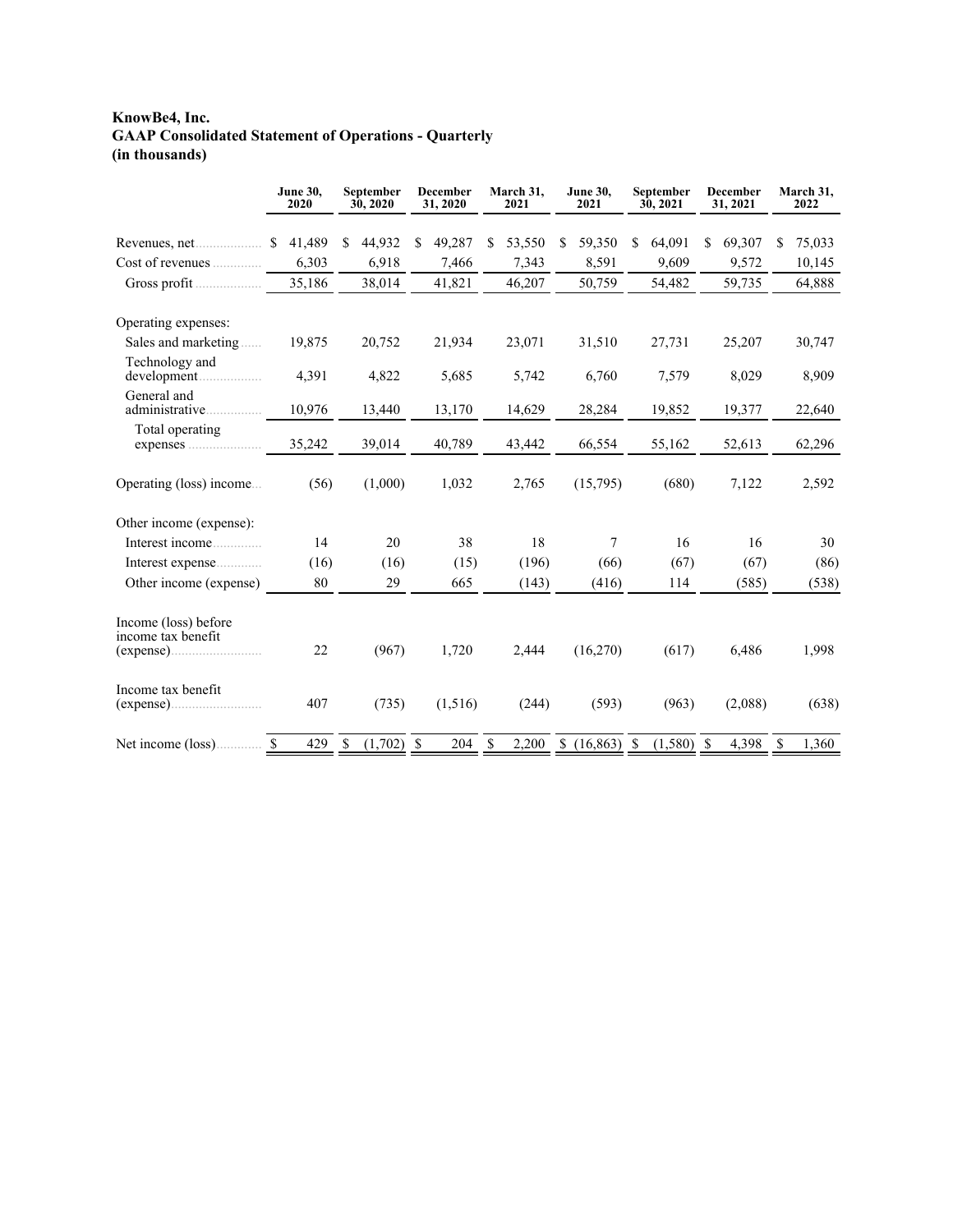# **KnowBe4, Inc. Non-GAAP Consolidated Statement of Operations - Quarterly (in thousands)**

|                                            | <b>June 30,</b><br>2020 | September<br>30, 2020  | <b>December</b><br>31, 2020 | March 31,<br>2021 | <b>June 30,</b><br>2021 | September<br>30, 2021 | <b>December</b><br>31, 2021 | March 31,<br>2022     |  |
|--------------------------------------------|-------------------------|------------------------|-----------------------------|-------------------|-------------------------|-----------------------|-----------------------------|-----------------------|--|
| Revenues, net                              | \$41,489                | 44,932<br><sup>S</sup> | 49,287<br>S.                | 53,550<br>S.      | 59,350<br><sup>\$</sup> | 64,091<br>S.          | 69,307<br>S                 | 75,033<br>S           |  |
| Cost of revenues                           | 6,212                   | 6,788                  | 7,340                       | 7,196             | 8,368                   | 9,343                 | 8,890                       | 9,334                 |  |
| Gross profit                               | 35,277                  | 38,144                 | 41,947                      | 46,354            | 50,982                  | 54,748                | 60,417                      | 65,699                |  |
| Operating expenses:                        |                         |                        |                             |                   |                         |                       |                             |                       |  |
| Sales and<br>marketing                     | 19,624                  | 20,329                 | 21,180                      | 22,182            | 25,848                  | 27,005                | 24,010                      | 29,593                |  |
| Technology and<br>development              | 4,291                   | 4,669                  | 5,112                       | 5,602             | 6,612                   | 7,337                 | 6,853                       | 7,656                 |  |
| General and<br>administrative              | 10,019                  | 12,829                 | 12,559                      | 12,660            | 14,017                  | 17,452                | 14,498                      | 19,426                |  |
| Total operating<br>expenses                | 33,934                  | 37,827                 | 38,851                      | 40,444            | 46,477                  | 51,794                | 45,361                      | 56,675                |  |
| Operating income                           | 1,343                   | 317                    | 3,096                       | 5,910             | 4,505                   | 2,954                 | 15,056                      | 9,024                 |  |
| (expense):                                 |                         |                        |                             |                   |                         |                       |                             |                       |  |
| Interest income                            | 14                      | 20                     | 38                          | 18                | $\overline{7}$          | 16                    | 16                          | 30                    |  |
| Interest expense                           | (16)                    | (16)                   | (15)                        | (196)             | (66)                    | (67)                  | (67)                        | (86)                  |  |
| Other income                               | 80                      | 29                     | 665                         | (143)             | (416)                   | 114                   | (585)                       | (538)                 |  |
| Income (loss) before<br>income tax benefit |                         |                        |                             |                   |                         |                       |                             |                       |  |
|                                            | 1,421                   | 350                    | 3,784                       | 5,589             | 4,030                   | 3,017                 | 14,420                      | 8,430                 |  |
| Income tax benefit                         | 407                     | (735)                  | (1,516)                     | (244)             | (593)                   | (963)                 | (2,088)                     | (638)                 |  |
| Net income (loss) \$                       | 1,828                   | - \$<br>$(385)$ \$     | 2,268                       | 5,345<br>-S       | 3,437<br>-S             | $2,054$ \$<br>- \$    | 12,332                      | $\mathbb{S}$<br>7,792 |  |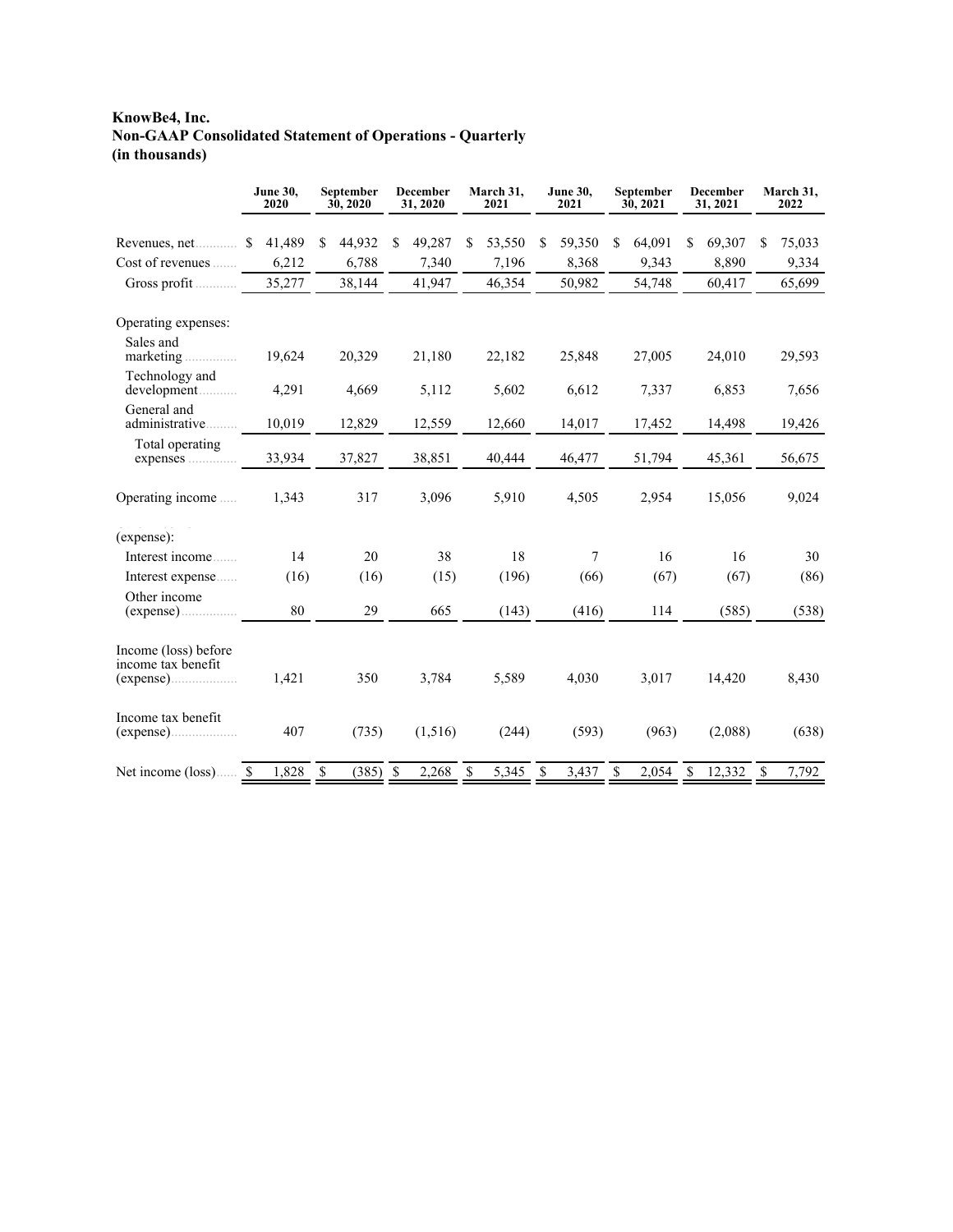### **KnowBe4, Inc. GAAP to Non-GAAP Reconciliations - Quarterly (in thousands, except percentages)**

|                                                                       | <b>June 30,</b><br>2020 | September<br>30, 2020 | December<br>31, 2020 | March 31,<br>2021 | <b>June 30,</b><br>2021 | September<br>30, 2021 | December<br>31, 2021 | March 31,<br>2022 |
|-----------------------------------------------------------------------|-------------------------|-----------------------|----------------------|-------------------|-------------------------|-----------------------|----------------------|-------------------|
|                                                                       |                         | \$38,014              | \$41,821             | \$46,207          | \$50,759                | \$54,482              | \$59,735             | \$64,888          |
| Add: Stock<br>compensation expense                                    | 31                      | 70                    | 66                   | 53                | 76                      | 124                   | 217                  | 166               |
| Add: Amortization of<br>acquired technology and<br>intangible assets  | 60                      | 60                    | 60                   | 94                | 147                     | 142                   | 465                  | 645               |
| Non-GAAP gross                                                        | \$35,277                | \$38,144              | \$41.947             | \$46,354          | \$50,982                | \$54,748              | \$60,417             | \$65,699          |
| Non-GAAP gross                                                        | $85.0\ \%$              | 84.9%                 | 85.1%                | 86.6%             | 85.9%                   | 85.4%                 | 87.2 %               | 87.6 %            |
| GAAP sales and marketing                                              | \$19,875                | \$20,752              | \$21,934             | \$23,071          | \$31,510                | \$27,731              | \$25,207             | \$30,747          |
| Less: Stock<br>compensation expense                                   | 251                     | 423                   | 754                  | 889               | 5,662                   | 726                   | 1,197                | 1,154             |
| Non-GAAP sales and<br>marketing expense                               | \$19,624                | \$20,329              | \$21,180             | \$22,182          | \$25,848                | \$27,005              | \$24,010             | \$29,593          |
| As a percent of revenue                                               | 47.3 %                  | 45.2 %                | 43.0 %               | 41.4 %            | 43.6 %                  | 42.1 %                | 34.6 %               | 39.4 %            |
| GAAP technology and<br>development expense<br>Less: Stock             | \$4,391                 | \$4.822               | \$5,685              | \$5,742           | \$6,760                 | 7,579<br>S.           | \$8,029              | \$ 8,909          |
| compensation expense                                                  | 100                     | 153                   | 573                  | 140               | 148                     | 242                   | 1,176                | 1,253             |
| Non-GAAP technology<br>and development<br>expense                     | \$4,291                 | 4,669<br>S.           | \$5,112              | 5,602             | \$6,612                 | 7,337                 | 6,853<br>S.          | 7,656             |
| As a percent of revenue                                               | 10.3%                   | 10.4 %                | 10.4%                | 10.5 %            | 11.1%                   | 11.4%                 | $9.9\%$              | 10.2 %            |
| GAAP general and<br>administrative expense \$10,976                   |                         | \$13,440              | \$13,170             | \$14,629          | \$28,284                | \$19,852              | \$19,377             | \$22,640          |
| Less: Stock<br>compensation expense                                   | 934                     | 588                   | 588                  | 577               | 12,983                  | 1,652                 | 3,483                | 3,054             |
| Less: Amortization of<br>acquired technology and<br>intangible assets | 23                      | 23                    | 23                   | 81                | 147                     | 160                   | 161                  | 160               |
| Less: Acquisition and<br>integration related costs                    |                         |                       |                      | 1,311             | 1.137                   | 588                   | 1,235                |                   |
| Non-GAAP general<br>and administrative<br>expense                     | \$10,019                | \$12,829              | \$12,559             | \$12,660          | \$14,017                | \$17,452              | \$14,498             | \$19,426          |
| As a percent of revenue                                               | 24.1 %                  | 28.6 %                | $25.5\%$             | 23.6 %            | 23.6%                   | 27.2 %                | 20.9%                | 25.9%             |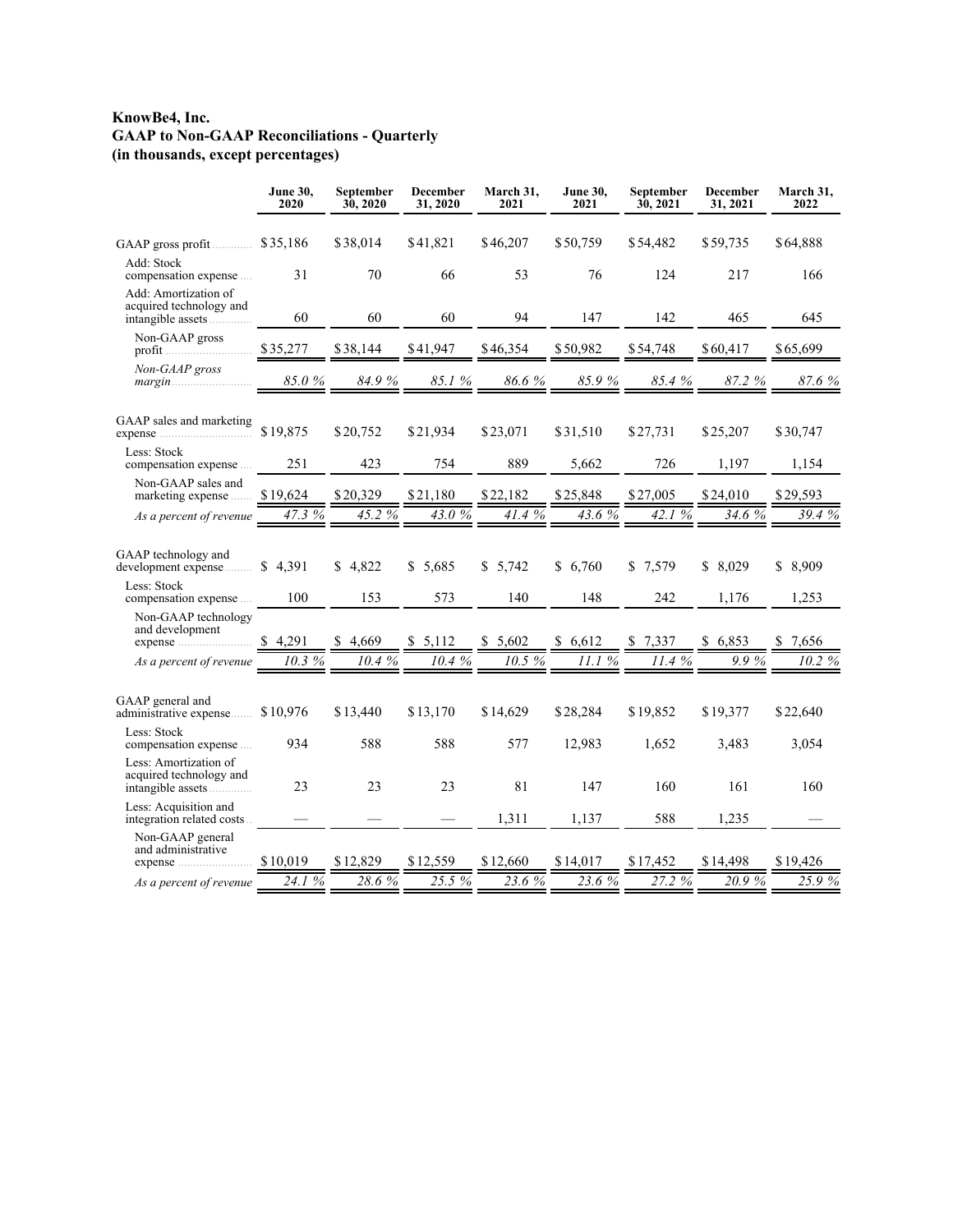## **KnowBe4, Inc. GAAP to Non-GAAP Reconciliations, continued - Quarterly (in thousands, except percentages)**

|                                                                           | <b>June 30,</b><br>2020 | December<br><b>June 30,</b><br>December<br>September<br>March 31,<br>September<br>30, 2020<br>31, 2020<br>2021<br>2021<br>30, 2021<br>31, 2021 |                            |             |             |              | March 31,<br>2022 |             |
|---------------------------------------------------------------------------|-------------------------|------------------------------------------------------------------------------------------------------------------------------------------------|----------------------------|-------------|-------------|--------------|-------------------|-------------|
| GAAP operating income<br>$(\text{loss})$                                  | \$<br>(56)              | \$(1,000)                                                                                                                                      | \$1,032                    | \$2,765     | \$(15,795)  | \$<br>(680)  | \$7,122           | \$2,592     |
| Add: Stock<br>compensation expense                                        | 1,316                   | 1,234                                                                                                                                          | 1,981                      | 1,659       | 18,869      | 2,744        | 6,073             | 5,627       |
| Add: Amortization of<br>acquired technology and<br>intangible assets      | 83                      | 83                                                                                                                                             | 83                         | 175         | 294         | 302          | 626               | 805         |
| Add: Acquisition and<br>integration related costs                         |                         |                                                                                                                                                |                            | 1,311       | 1,137       | 588          | 1,235             |             |
| Non-GAAP operating<br>income                                              | 1,343                   | 317                                                                                                                                            | 3,096                      | 5,910<br>\$ | 4,505<br>\$ | 2,954        | \$15,056          | 9.024       |
| Non-GAAP operating                                                        | 3.2 %                   | $0.7\ \%$                                                                                                                                      | 6.3%                       | 11.0%       | 7.6%        | 4.6 %        | 21.7%             | 12.0 %      |
| GAAP net income (loss)                                                    | 429<br>S                | \$(1,702)                                                                                                                                      | \$<br>204                  | \$2,200     | \$(16,863)  | \$(1,580)    | \$4,398           | \$1,360     |
| Add: Stock<br>compensation expense                                        | 1,316                   | 1,234                                                                                                                                          | 1,981                      | 1,659       | 18,869      | 2,744        | 6,073             | 5,627       |
| Add: Amortization of<br>acquired technology and<br>intangible assets      | 83                      | 83                                                                                                                                             | 83                         | 175         | 294         | 302          | 626               | 805         |
| Add: Acquisition and<br>integration related costs.                        |                         |                                                                                                                                                |                            | 1,311       | 1,137       | 588          | 1,235             |             |
| Non-GAAP net income                                                       | 1,828<br>S.             | (385)<br>\$                                                                                                                                    | 2,268<br>\$<br>5,345<br>\$ |             | \$<br>3.437 | 2,054<br>S   | \$12,332          | 7,792<br>\$ |
| GAAP net income (loss)                                                    | \$                      | \$<br>(0.04)                                                                                                                                   | \$                         | \$<br>0.01  | (0.14)<br>S | (0.01)<br>\$ | \$<br>0.03        | \$<br>0.01  |
| Add: Stock<br>compensation expense                                        | 0.01                    | 0.03                                                                                                                                           | 0.01                       | 0.01        | 0.15        | 0.02         | 0.03              | 0.03        |
| Add: Amortization of<br>acquired technology and<br>intangible assets      |                         |                                                                                                                                                |                            |             |             |              |                   |             |
| Add: Acquisition and<br>integration related costs                         |                         |                                                                                                                                                |                            | 0.01        | 0.01        |              | 0.01              |             |
| Non-GAAP net income<br>(loss) per share, diluted $\$$                     | 0.01                    | (0.01)                                                                                                                                         | 0.01                       | 0.03        | 0.02        | 0.01         | 0.07              | 0.04        |
| GAAP weighted-average                                                     | 164,160                 | 42,169                                                                                                                                         | 166,078                    | 168,253     | 122,274     | 170,359      | 172,721           | 182,649     |
| Adjustments to<br>weighted-average shares<br>outstanding <sup>(1)</sup> . |                         |                                                                                                                                                |                            |             | 50,868      | 5,293        | 7,321             |             |
| Non-GAAP weighted-<br>average shares <sup>(1)</sup>                       | 164,160                 | 42,169                                                                                                                                         | 166,078                    | 168,253     | 173,142     | 175,652      | 180,042           | 182,649     |

(1) During Q2, Q3 and Q4 of 2021, Non-GAAP weighted average shares assumes that all shares of pre-IPO outstanding preferred and common stock were reclassified into Class B common stock as of January 1, 2021 and that all vested and exercisable stock options were exercised as of the earlier of January 1, 2021 or the quarter in which they became vested and exercisable. For Q1-2022, GAAP weighted-average shares outstanding reflects the dilutive impact of outstanding equity awards.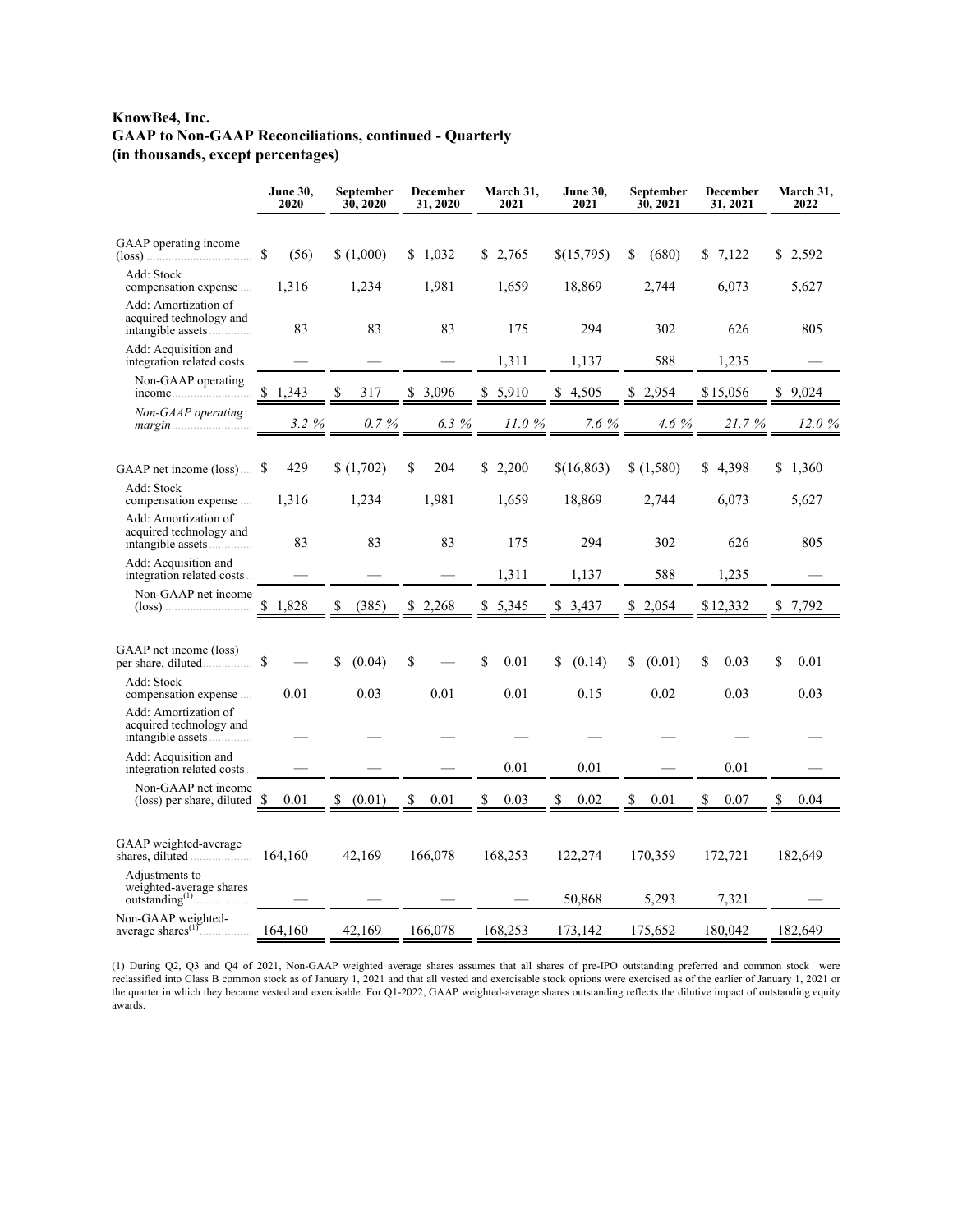## **KnowBe4, Inc. Other Key Metrics - Free Cash Flow (in thousands, except percentages)**

|                                                  | <b>June 30,</b><br>2020 | September<br>30, 2020 | December<br>31, 2020 | March 31,<br>2021 | <b>June 30.</b><br>2021 | <b>September</b><br>30, 2021 | December<br>31, 2021 | March 31,<br>2022 |
|--------------------------------------------------|-------------------------|-----------------------|----------------------|-------------------|-------------------------|------------------------------|----------------------|-------------------|
| Net cash provided by<br>operating activities     | 13,034                  | 12,661                | 5,240                | 21,852            | 14,094                  | 19,853                       | 20,979               | 25,141            |
| Less: Purchases of<br>property and equipment     | (1,185)                 | (837)                 | (734)                | (519)             | (536)                   | (1,159)                      | (796)                | (1,031)           |
| Less: Capitalized<br>internal-use software       | (639)                   | (798)                 | (378)                | (362)             | (759)                   | (774)                        | (611)                | (738)             |
| Less: Principal<br>payments on finance<br>leases | (9)                     | (9)                   | (11)                 | (10)              | (10)                    | (10)                         | (10)                 | (10)              |
| Free Cash Flow                                   | \$11,201                | \$11.017              | \$<br>4,117          | \$20.961          | \$12,789                | \$17,910                     | \$19,562             | \$23,362          |
| <i>Free cash flow margin</i>                     | 27.0%                   | 24.5 %                | 8.4 %                | 39.1%             | 21.5%                   | 27.9%                        | 28.2 %               | 31.1%             |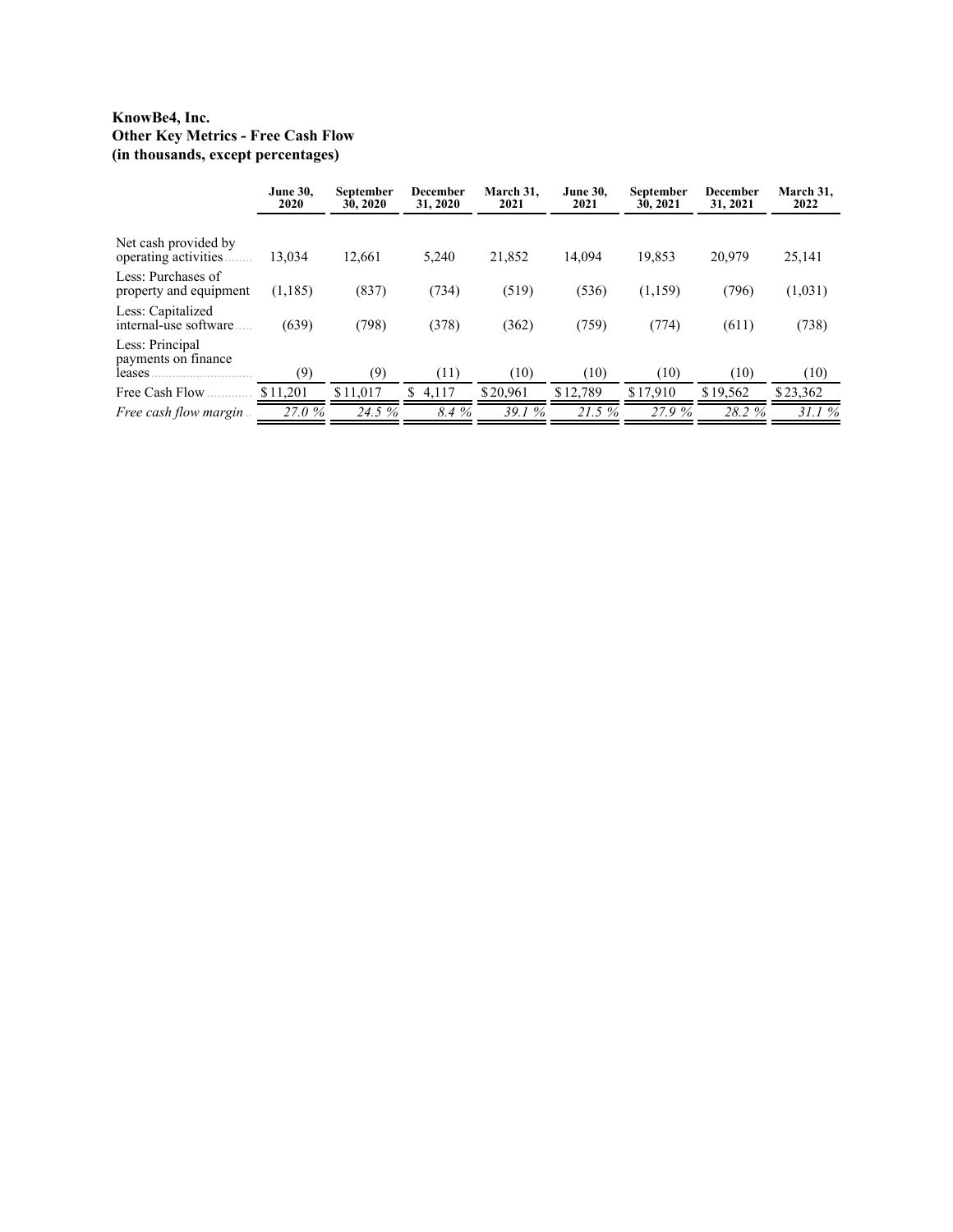### **KnowBe4, Inc. Other Key Metrics (in thousands, except customer count and percentages)**

|                                                        | <b>June 30,</b><br><b>September</b><br>30, 2020<br>2020 |           | December<br>31, 2020 | March 31.<br>2021 | <b>June 30.</b><br>2021 | <b>September</b><br>30, 2021 | December<br>31, 2021 | March 31,<br>2022 |
|--------------------------------------------------------|---------------------------------------------------------|-----------|----------------------|-------------------|-------------------------|------------------------------|----------------------|-------------------|
| Number of customers                                    | 33,056                                                  | 34,604    | 36,753               | 38,975            | 41,601                  | 44,319                       | 47,174               | 49,646            |
| Customers with<br>multiple products                    | $10.7\%$                                                | $12.3\%$  | 13.7%                | 14.9 %            | 17.0%                   | $19.3\%$                     | 22.1%                | 24.5 %            |
| Annual recurring<br>revenue.                           | \$169,003                                               | \$181.924 | \$198.369            | \$222,270         | \$240,595               | \$262,172                    | \$285.437            | \$305,867         |
| Revenue generated in<br>North America                  | \$36.880                                                | \$39.521  | \$42,535             | \$46,067          | \$50,353                | \$53,324                     | \$57,477             | \$62,398          |
| Revenue generated in<br>international<br>jurisdictions | 4.609<br>\$                                             | \$5,411   | \$6,752              | \$7,483           | \$8,997                 | \$10.767                     | \$11.830             | \$12,635          |

#### *Number of Customers*

We define a customer as a separate and distinct buying entity, such as a company, an educational or government institution or a distinct business unit of a large company that has an active contract with us to access our platform. We do not consider our channel partners as separate customers as our contracts are executed with the end user, and we treat MSPs, who may purchase our products on behalf of multiple companies, as a single customer.

#### *Customers with Multiple Products*

We calculate the percentage of customers who subscribe to more than one of our products by summing the number of customers who have active subscriptions to two, three or four of our products at the end of a given period and dividing by our total number of customers for the same period.

#### *Annual Recurring Revenue*

We define ARR as the annualized value of all contractual subscription agreements as of the end of the period. We perform this calculation on an individual contract basis by dividing the total dollar amount of a contract by the total contract term stated in months and multiplying this amount by twelve to annualize. Calculated ARR for each individual contract is then aggregated to arrive at total ARR.

#### *Revenue Disaggregation*

Revenue is disaggregated between North America and International jurisdictions based on the shipping address of the customers who have contracted to use our platform.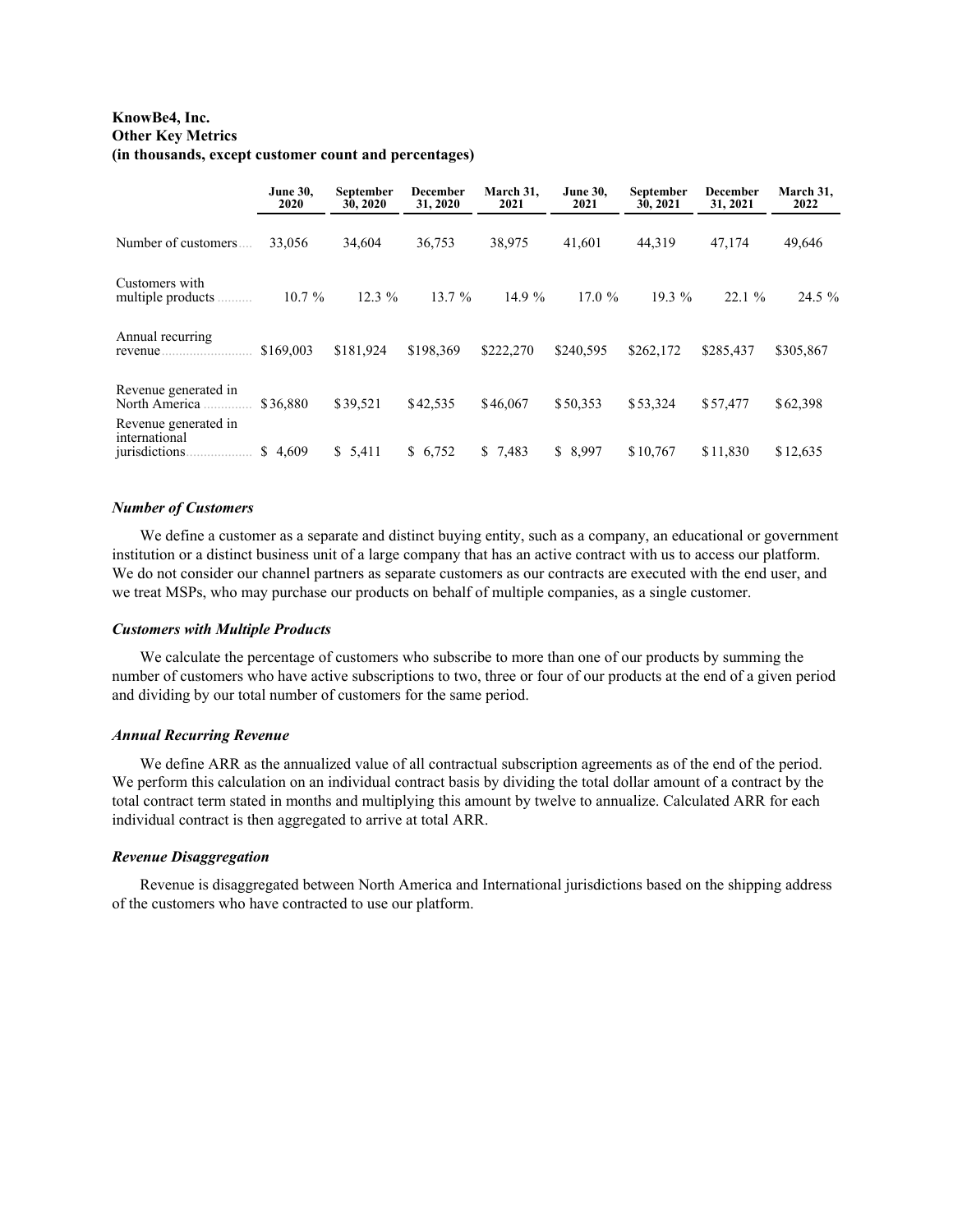### **KnowBe4, Inc. Consolidated Balance Sheets (in thousands)**

|                                                                        | <b>December</b><br>31, 2020 | March 31,<br>2021 | <b>June 30,</b><br>2021 | September<br>30, 2021 | <b>December</b><br>31, 2021 | March 31,<br>2022 |
|------------------------------------------------------------------------|-----------------------------|-------------------|-------------------------|-----------------------|-----------------------------|-------------------|
| <b>Assets</b>                                                          |                             |                   |                         |                       |                             |                   |
| Current assets                                                         |                             |                   |                         |                       |                             |                   |
|                                                                        | 85,582<br><sup>\$</sup>     | 94,647<br>S       | \$257,056               | \$272,273             | \$273,723                   | \$298,348         |
|                                                                        | 38,664                      | 37,261            | 42,714                  | 44,814                | 54,071                      | 52,554            |
| Current portion of deferred commissions                                | 13,177                      | 13,947            | 15,559                  | 17,043                | 17,842                      | 18,586            |
|                                                                        | 6,124                       | 9,383             | 13,124                  | 12,462                | 10,580                      | 12,558            |
|                                                                        | 143,547                     | 155,238           | 328,453                 | 346,592               | 356,216                     | 382,046           |
| Deferred commissions, net of current portion                           | 24,022                      | 24,963            | 27,267                  | 29,370                | 33,869                      | 36,085            |
|                                                                        | 15,523                      | 14,592            | 14,473                  | 14,525                | 27,074                      | 26,776            |
|                                                                        | 10,284                      | 10,076            | 9,342                   | 9,117                 | 9,120                       | 9,229             |
|                                                                        | 12,067                      | 11,571            | 11,330                  | 12,460                | 12,998                      | 14,674            |
|                                                                        | 2,985                       | 9,065             | 8,142                   | 8,168                 | 7,992                       | 8,036             |
|                                                                        | 8,605                       | 41,819            | 43,028                  | 42,607                | 89,329                      | 90,176            |
|                                                                        | 1,177                       | 1,268             | 1,194                   | 1,074                 | 1,080                       | 1,295             |
|                                                                        | 218,210                     | \$<br>268,592     | 443,229<br>\$           | 463,913<br>\$         | 537,678<br>\$               | \$568,317         |
| Liabilities and stockholders' (deficit) equity<br>Current liabilities: |                             |                   |                         |                       |                             |                   |
| Accounts payable and accrued expenses                                  | 19,265<br><sup>S</sup>      | \$<br>25,476      | \$<br>32,249            | 36,040<br>\$          | \$<br>37,642                | \$<br>37,260      |
| Current portion of deferred revenue <sup>(1)</sup>                     | 127,043                     | 142,904           | 155,875                 | 170,149               | 184,496                     | 199,716           |
| Current portion of operating lease liabilities                         | 2,651                       | 2,812             | 2,860                   | 3,245                 | 2,938                       | 3,242             |
|                                                                        | 148,959                     | 171,192           | 190,984                 | 209,434               | 225,076                     | 240,218           |
| Non-current liabilities:                                               |                             |                   |                         |                       |                             |                   |
| Deferred revenue, net of current portion <sup>(1)</sup>                | 58,653                      | 61,153            | 66,072                  | 70,425                | 81,278                      | 87,366            |
| Operating lease liabilities, net of current                            | 9,766                       | 9,284             | 9,008                   | 9,765                 | 10,484                      | 11,875            |
|                                                                        | 3.991                       | 2,279             | 2,259                   | 2,184                 | 3,573                       | 3,763             |
|                                                                        | 221,369                     | 243,908           | 268,323                 | 291,808               | 320,411                     | 343,222           |
| <b>Stockholders' (deficit) equity</b>                                  |                             |                   |                         |                       |                             |                   |
|                                                                        |                             |                   |                         |                       |                             |                   |
|                                                                        |                             |                   |                         |                       |                             |                   |
|                                                                        |                             |                   |                         |                       | 1                           | $\overline{1}$    |
|                                                                        |                             |                   | $\overline{2}$          | $\overline{2}$        | $\overline{c}$              | $\mathfrak{D}$    |
|                                                                        | 158,483                     | 184,325           | 351,124                 | 350,693               | 391,803                     | 397,785           |
|                                                                        | (161, 303)                  | (159, 103)        | (175,966)               | (177, 546)            | (173, 148)                  | (171, 788)        |
| Accumulated other comprehensive loss                                   | (339)                       | (538)             | (254)                   | (1,044)               | (1, 391)                    | (905)             |
|                                                                        | (3,159)                     | 24,684            | 174,906                 | 172,105               | 217,267                     | 225,095           |
| Total liabilities and stockholders' (deficit)                          |                             |                   | \$443,229               | \$463,913 \$537,678   |                             | \$568,317         |

(1) The consolidated balance sheets for each period prior to September 30, 2021 differ from those previously presented as they reflect an immaterial adjustment to reclassify amounts from noncurrent deferred revenue to current deferred revenue.